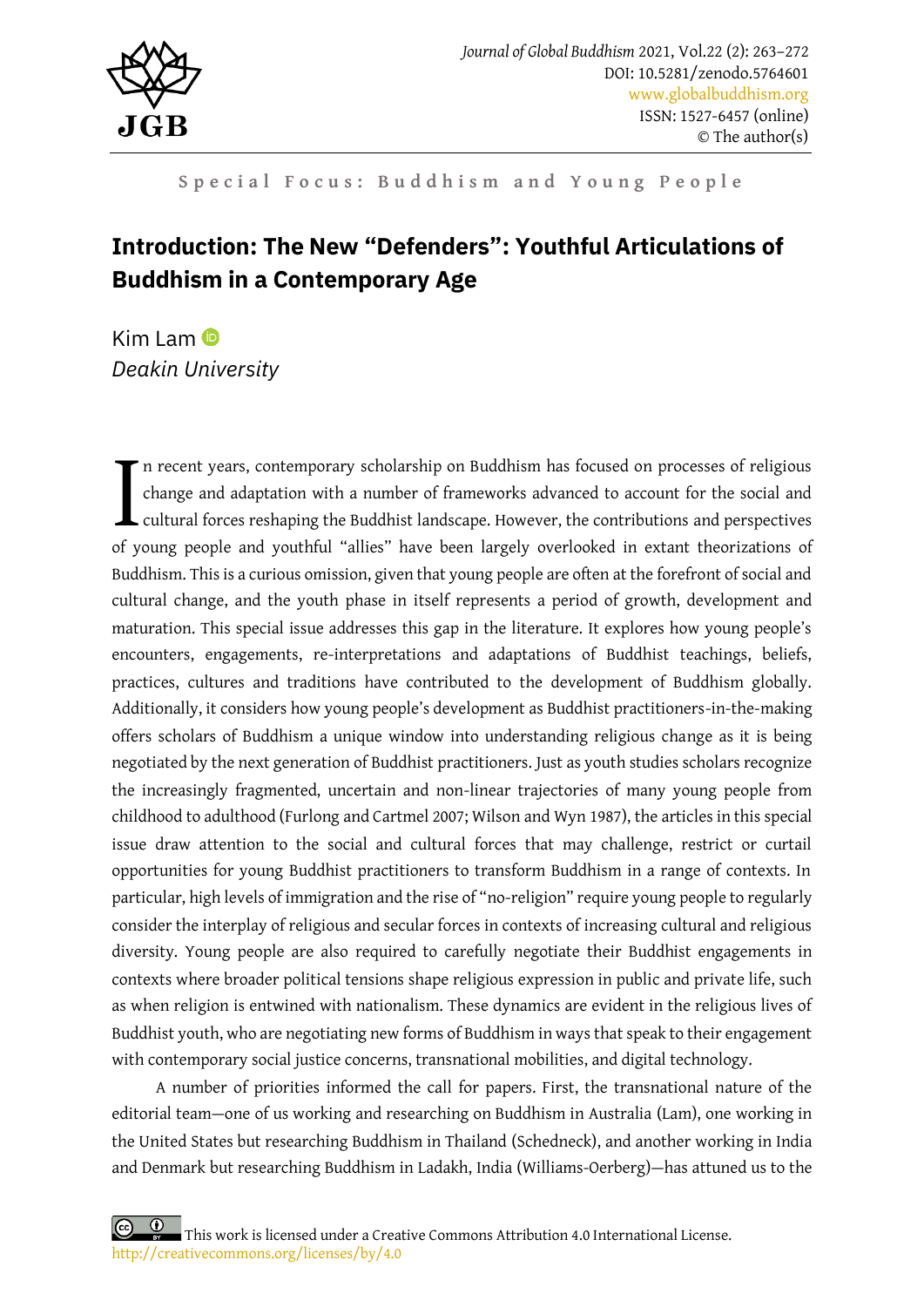diversity of approaches to studying Buddhism and the need to consider developments occurring beyond the Global North, where extant theorizations of Buddhism have focused. 1 Second, the issue includes contributions that are both contemporary and historical. The contemporary contributions look more obviously at how Buddhism is currently perceived, practiced and transformed by young people, while the historical contributions draw attention to the ways young Buddhists have contributed, often in under-recognized ways, to the maintenance and transmission of Buddhism during periods of intense social upheaval. Duncan Williams' (2019) recognition of Japanese Buddhist youth interned during WWII serves as an important example of a recent re-historicization of Buddhism in America, in which he highlights young Japanese Buddhists' efforts to "keep Buddhism alive" during one of the darkest moments of history. In featuring articles focusing on different time periods, this special issue recognizes that Buddhist movements have lengthy histories, as demonstrated by McMahan and Braun (2018), who have drawn attention to the role of Asian Buddhist reformers in modernizing Buddhism long before the Western mindfulness movement. Third, this special issue includes contributions exploring both how Buddhism is re-interpreted by young people, and how young Buddhist practitioners themselves are being transformed by social networks, institutions, material resources, and local and global forces. The articles in this special issue represent a range of disciplinary perspectives, including sociology, anthropology, history and media studies, promoting interdisciplinary dialogue and reflection. They offer new perspectives on how young people are changing Buddhism, and how young Buddhist practitioners' religious trajectories are being transformed by social and cultural forces.

### Research on Buddhism and youth internationally

Theories of Buddhism relating to modernity, globalization, post-modernity, post-secularism and post-colonialism offer scholars of Buddhism considerable scope for explicating the contours of change in relation to Buddhism. Theories of "Buddhist modernism" or "modern Buddhism" are widely established in Buddhist studies scholarship. According to this body of work, Buddhism has undergone significant transformation as a result of its encounter with the discourses of modernity, incorporating science, rationalism, Romanticism and psychologization. This has purportedly led to the transnational development of a demythologized, privatized and rationalized Buddhism, which can be observed in the increasing emphasis on individualism, meditation, equality, social reform, linear progress and cosmopolitanism (Bechert 1966; Lopez 2002; McMahan 2008). Alongside the Buddhist modernism thesis, a lively critique has emerged, with Buddhist studies scholars positing the existence of "multiple Buddhist modernities," "global" Buddhism, "ultramodern Buddhism," as well as "post-secular," "post-colonial" and "post-modern" Buddhisms. Following Eisenstadt (2000), Buddhist modernities are said to be "multiple" because there is a variety of traditions and cultures (beyond the West) out of which Buddhist modernities have developed (Mitchell and Quli 2015).

<sup>1</sup> See for example Baumann & Prebish (2002) on Buddhism in the West; Gleig (2019), McMahan (2008) and Mitchell & Quli (2015) on Buddhism in North America; Halafoff, Garrod and Gobey (2018) on Buddhism in Australia; and Thanissaro (2014) on Buddhism in Britain.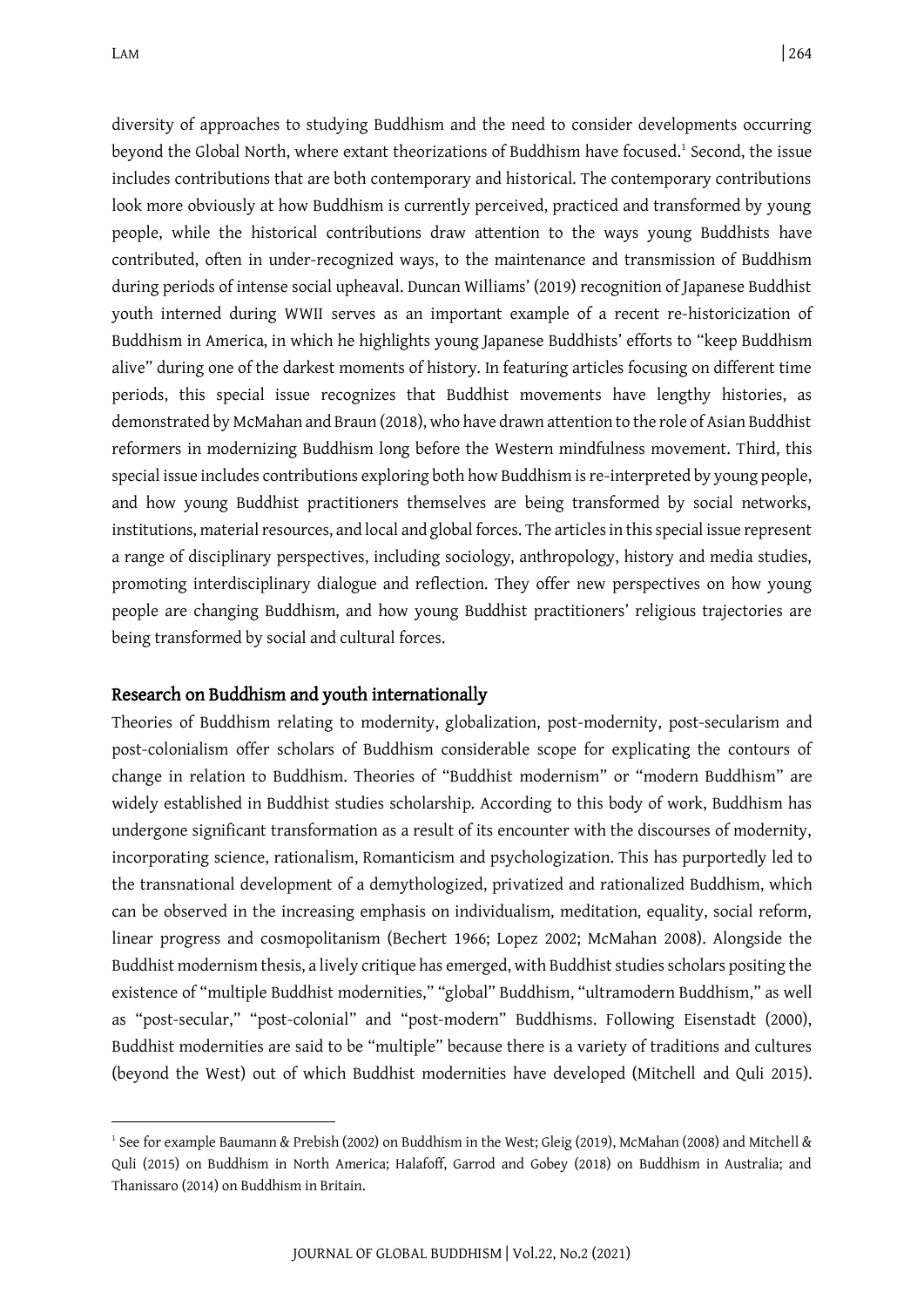Relatedly, post-colonial accounts of Buddhism have explored the consequences of imperialism, colonialism and Orientalism on non-Western Buddhist communities and scholarship on Buddhism in the West. Such accounts have contributed to the de-centering of so-called universal, Enlightenment discourses and scientific rationalism associated with modernity and the Western experience (Berkwitz 2006; Lopez 1995). Buddhism is also said to be "ultramodern" in that it transcends "either/or" dualisms between the global and local, traditional and modern, lay people and Sangha, and scholars and practitioners, is underpinned by a critical reflexivity, and furthers "the unfinished project of modernity" (Halafoff, Garrod and Gobey 2018). Post-secular accounts of Buddhism seek to break down a different binary—that of the sacred and the secular—pointing to how Buddhist teachings and practices retain their significance for individuals in an increasingly secular public sphere. This may be seen for example in young Australian Buddhist practitioners' experiences of contributing to civic and political action in ways that are informed by religious principles (Harris and Lam 2019), and in teen Buddhists' efforts to retain parents' Buddhist beliefs and practices while fitting in with non-Buddhist peers in the secular UK context (Thanissaro 2014).

In addition to the approaches outlined above, "post-modern" accounts of Buddhism consider what, if anything, might come "after" Buddhist modernism in a chronological sense. Martin Baumann (2001:4), for example, asks "what might qualify as a distinctive characteristic, shaping Buddhism in the period after modernity, that is, in post-modernity?" For Baumann, the term "global" is less ambiguous than "postmodern," and better captures the multi-/poly- centric nature of Buddhism and its global spread to infinitesimal local contexts (Baumann and Prebish 2002: 7). David McMahan (2008) poses the same question in the final chapter of his seminal text, *The Making of Buddhist Modernism*. According to McMahan, contemporary Buddhism is increasingly characterized by a high level of splintering, hybridity, appropriation, global diffusion and radical retraditionalization/ detraditionalization of Buddhism. He suggests that these characteristics are indicative of emerging tensions or challenges to Buddhist modernism, raising questions about "which genre of globalized postmodern Buddhism" will "ultimately be most influential" (2008: 244, 265) More recently, Ann Gleig (2019) has developed a comprehensive account of the contours of Buddhism in North America, which she argues must be understood by considering what comes after modernity. She suggests that a three-pronged "postmodern," "postcolonial" and "post-secular" framework may more usefully account for developments in Buddhism in North America, which include a movement beyond scientific and universal meta-narratives, the valuing of difference, diversity and hybridity, and a rejection of liberal individualism.

This special issue does not attempt to settle these debates, nor does it endorse a particular theoretical perspective. It agrees that Buddhism is in a state of intense flux, even upheaval, and that theories relating to modernity, globalization, post-modernity, post-secularism and post-colonialism offer scholars of Buddhism considerable scope for explicating the contours of change in relation to Buddhism. Strikingly, however, the contributions and perspectives of young people have been largely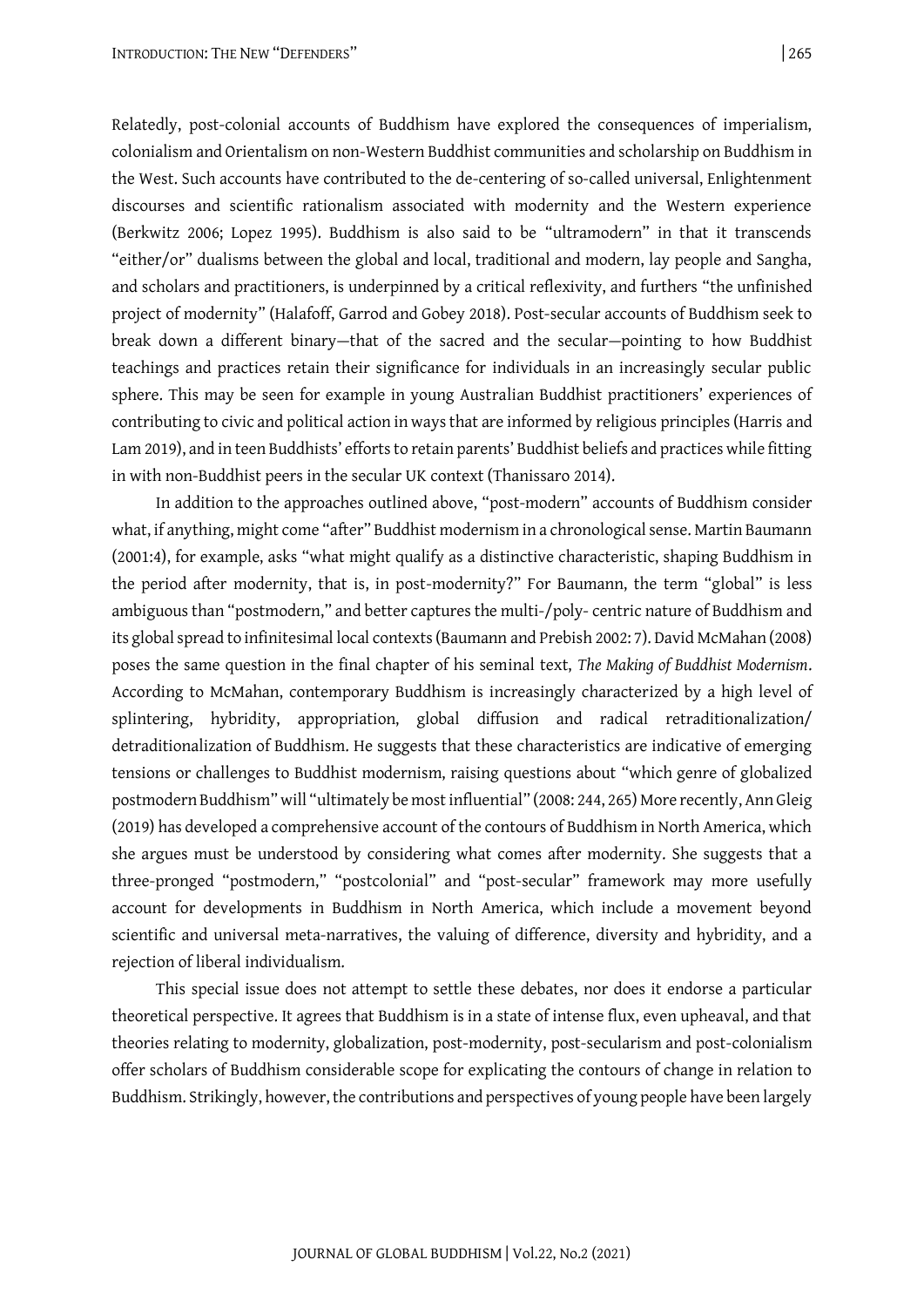absent from theoretical developments in such scholarship.<sup>2</sup> Issues of intergenerational transmission have been salient in research on Buddhist youth, as they have been in research of minority religious youth more broadly (Kuusisto 2010). Indeed, many studies on Buddhist youth have focused on the transmission of Buddhism from parents and religious institutions to young people raised in Asian or mixed-race Buddhist families (Beyer and Ramji 2014; Han 2017, 2019; McLellan 2008; Thanissaro 2014). Young people represent the future, and issues of intergenerational transmission are of concern to Buddhist organizations, temples, and projects especially when religion is seen to be in need of revival, renewal and expansion (Kurien 2005). According to Pew Research, the percentage of Buddhists worldwide is projected to decrease over the next few decades, from 7 percent in 2015 to 5 percent in 2060 (Starr 2019). Much of this decrease has been attributed to low fertility rates among Buddhists compared to adherents of other religious (Skirbekk, Stonawski, Fukuda, Spoorenberg, Hackett and Muttarak 2015). The projected decline of Buddhist adherents worldwide has sparked concern among the elder generations of Buddhists, who are already seeing lower levels of Buddhist engagement among young people (see contributions by Schedneck and Williams-Oerberg, this volume). Issues of secularism (Bruce 2011), a perceived clash between "host" and immigrant cultures (Vassenden and Anderrson 2010), language barriers (Amarasingam 2008) and peer pressure are among the key concerns of elder generations (McLellan 2008). According to Thanissaro, these influences are evident in the religiosity of teenage Buddhists from Asian Buddhist families, who adopt a "convert" style of Buddhism that eschews monasticism, devotions, ethical precepts, and the "worldly benefits of Buddhism and its social activities."

However, recent scholarship also shows that Buddhist youth are not simply the "recipients" of Buddhism from their parents (Han 2017; Lam 2018; McLellan 2008; Williams-Oerberg 2017). While young people's religious trajectories are often shaped by that of their parents', they also play a central role in religious change, including restructuring Buddhist communities and institutions, reinterpreting teachings and practices to meet contemporary concerns, and motivating new strategies for spreading Buddhism (Crockett and Voas 2006; Page and Yip 2017). Research in the United States (Han 2019, 2021), Britain (Page and Yip 2017), India (Williams-Oerberg 2017) and Australia (Lam 2018) demonstrates that young Buddhist practitioners are actively re-defining the contours of lived Buddhism and contributing to social change in ways that warrant a focus on young people as central agents and not simply as targets for (adult) intervention. Meanwhile in Canada, Martel-Reny and Beyer (2013) observe that there is a lack of inclination from parents to "pass on Buddhism to children," and that most of the "ethno-cultural" participants in their study of young adult Buddhists actively constructed their own form of Buddhism from their own research, inclinations and experiences. Beyer (2013: 11) points out that contemporary young adults are "individually responsible for and capable of building their own, personal relation to religion," drawing attention to the multiple sources from which individuals might learn about religion, from their family to the Internet.

<sup>&</sup>lt;sup>2</sup> Gleig (2019) addresses the role generational differences are playing in two chapters—one on Buddhist Geeks and one on Generation X Buddhist teachers—in *American Dharma*.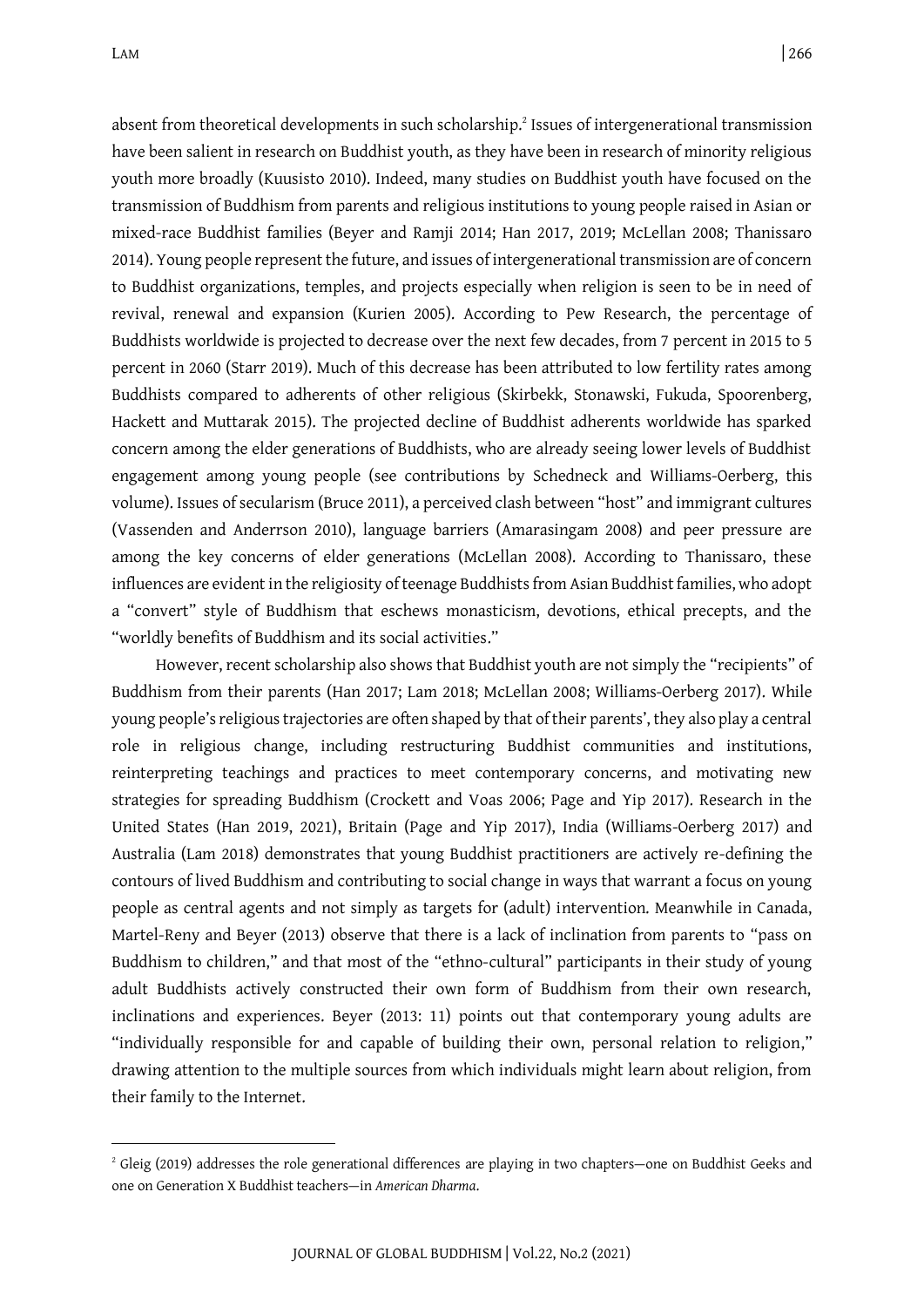The theme of individualization is further highlighted in Page and Yip's (2017) research on young British Buddhists, who predominantly classify their ethnic origin as "White." Page and Yip (2017: 103) observe that detraditionalization, including the decline of religious institutions, has meant that individuals are now responsible for negotiating their own life trajectories amidst a climate of "risks and costs, as well as opportunities." For the relatively privileged middle-classed participants in their research, the negotiation of a Buddhist identity involved considerable creativity, resourcefulness and pragmatism, with young people actively drawing from multiple sources (2017: 144). Religiosity, however, is far from a narcissistic or self-absorbed affair, with spirituality significantly informing young Buddhists' social and political activities (2017: 151). These findings are echoed in Lam's (2018) research on young adult Australian Buddhist practitioners from both Asian and non-Asian backgrounds, whose engagements with Buddhism are simultaneously individual and social, following the adage: "Be the change you wish to see." Negotiations of religious belonging and identity can also be strongly racialized, with multiculturalism, and transnational flows between the two regions exacerbating perceived differences between Australia and Buddhism as an "Asian" religion (Lam 2019; Rocha and Barker 2011). The role of transnational flows in mediating religion is further highlighted in Williams-Oerberg's (2017) research on young Ladakhi Buddhists in India, with technology a key enabler of religious mobilities for this cohort. Similarly, Drissel's (2008) research on Tibetan Buddhist youth shows how they utilize the Internet and other information technologies to engage in cross-border political activism and strengthen a collective Tibetan Buddhist identity.

The research outlined above suggests that scholarship on Buddhist youth is coalescing along several distinct themes. Consistent with youth studies scholarship, the research shows that while young people are increasingly navigating individualized religious trajectories that differ to those of their parents, their lives remain strongly patterned by structural inequalities, for example in relation to race, ethnicity, class and geographical context (Furlong and Cartmel 2007). We see detraditionalization and the post-secular entwinement of the "religious" and the "secular" in young people's engagement with Buddhism, with religion negotiated in response to the demands of education and employment, and their immersion in the domains of consumption, leisure, sexuality and the digital (Smith et al. 2011). However, due to the methodological nationalism informing much of the research, we know little about the ways young people's contextualized religious engagements may be reflective of, or indeed constitutive of broader trends in the globalization and modernization of Buddhism. While Buddhist studies scholarship has stressed the plural, hybrid and multivalent nature of Buddhist modernities (McMahan 2012; Mitchell and Quli 2015; Rocha 2012), and more recently, the "post-modern" fragmentation and skepticism towards modernist discourses (Gleig 2019), young people's increasingly digital and globally-networked lives, and their greater propensity towards cosmopolitan and global conceptions of citizenship (Robertson, Harris and Baldassar 2018; Skrbis, Woodward and Bean 2013) invite fresh questions about the wider applicability of existing studies. Additionally, while it is evident that young Buddhist practitioners are required to negotiate increasingly diverse religious socializing influences, little is known about the ways parents, religious institutions and social structures are changing in response to new and emerging articulations of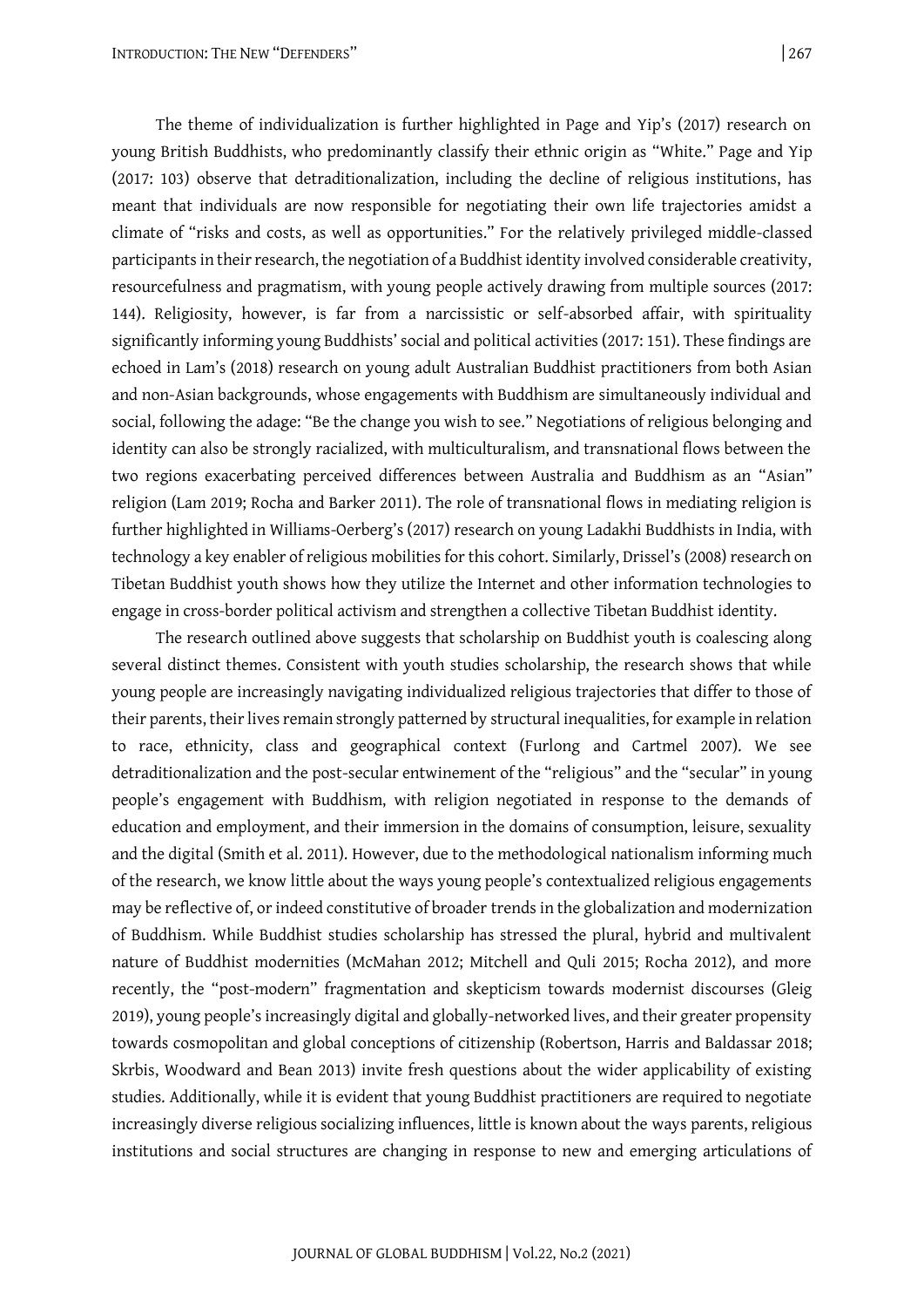Buddhism among young people, and how the youth phase itself might generate additional insights into the development of Buddhism in the contemporary era.

#### Contributions to this special issue

This special issue on Buddhism and Youth is intended as a starting point for understanding the complexities of Buddhist youth engagement, and what this research might contribute to extant theorizations of Buddhism. Featuring articles from authors working in diverse geographical contexts, it seeks to further understandings about the nature of youth-inspired religious change, across the globe. A range of topics are addressed, including: religious discrimination, the role of new media technologies in shaping Buddhist youth religiosity, adaptations of Buddhist texts, new strategies to attract young people to Buddhism, theoretical and conceptual developments related to modernity, connections between past and present, intergenerational changes and continuities, the globalization of Buddhism, the development of cosmopolitan dispositions, "East" and "West" cultural exchanges, the role of religion in youth transitions, the intersection of religion, race, class and sexuality, and Buddhism and ethno-nationalism. The articles investigate how Buddhist youth negotiate the complexities of both place-based and globally circulating currents of Buddhism, and the cultural norms and power structures operating in and beyond Britain, Burma/Myanmar, Ceylon/Sri Lanka, Japan, India, Thailand, the United States, and Vietnam.

Our intention is to not only highlight the central role played by young people in processes of religious change, but also to generate a greater awareness of variations in institutional support available for young people to re-articulate Buddhism to address social and cultural concerns. In Thailand, Brooke Schedneck shows how institutional structures remain integral to processes of religious socialization despite perceptions of religious decline in Buddhist-majority Thailand. Also focusing on the perceived threat of religious decline in Thailand, Rachelle Scott explores how Dhammakaya youth initiatives have established a popular vehicle for support and recruitment. Economic and political forces exert more of a mediating effect in market-socialist Vietnam, where young Buddhist practitioners collaborate with monastics to rearticulate and transform Buddhism to meet the needs of contemporary youth from a range of class backgrounds via social media, digital media, vernacular language, and transnational religious exchange (Nguyen, this volume).

The centrality of youth is prominent in Elizabeth Williams-Oerberg's work. She investigates how Ladakhi Buddhist youth are at the forefront of Buddhist modernization and revival. As Justin Stein shows, these processes of modernization and revival are not only youth-centric; they are also transnational in scope and have deep historical roots. Funie Hsu also draws a link between the historical and the contemporary, emphasizing the role of young Japanese and Asian Buddhists in challenging orientalist tropes of Buddhism during the WWII Japanese incarceration period and present-day intolerance and racial exclusion of Asian and Black communities in American Buddhism. The privileging of Whiteness is further emphasized by Sarah-Jane Page and Andrew Yip, who contend that both race and social class enable young White British Buddhists to successful enact liberal approaches to gender and sexuality that simultaneously consolidated their identities as Buddhists, despite Buddhism being a minority religion in Britain. However, while young, middle-class White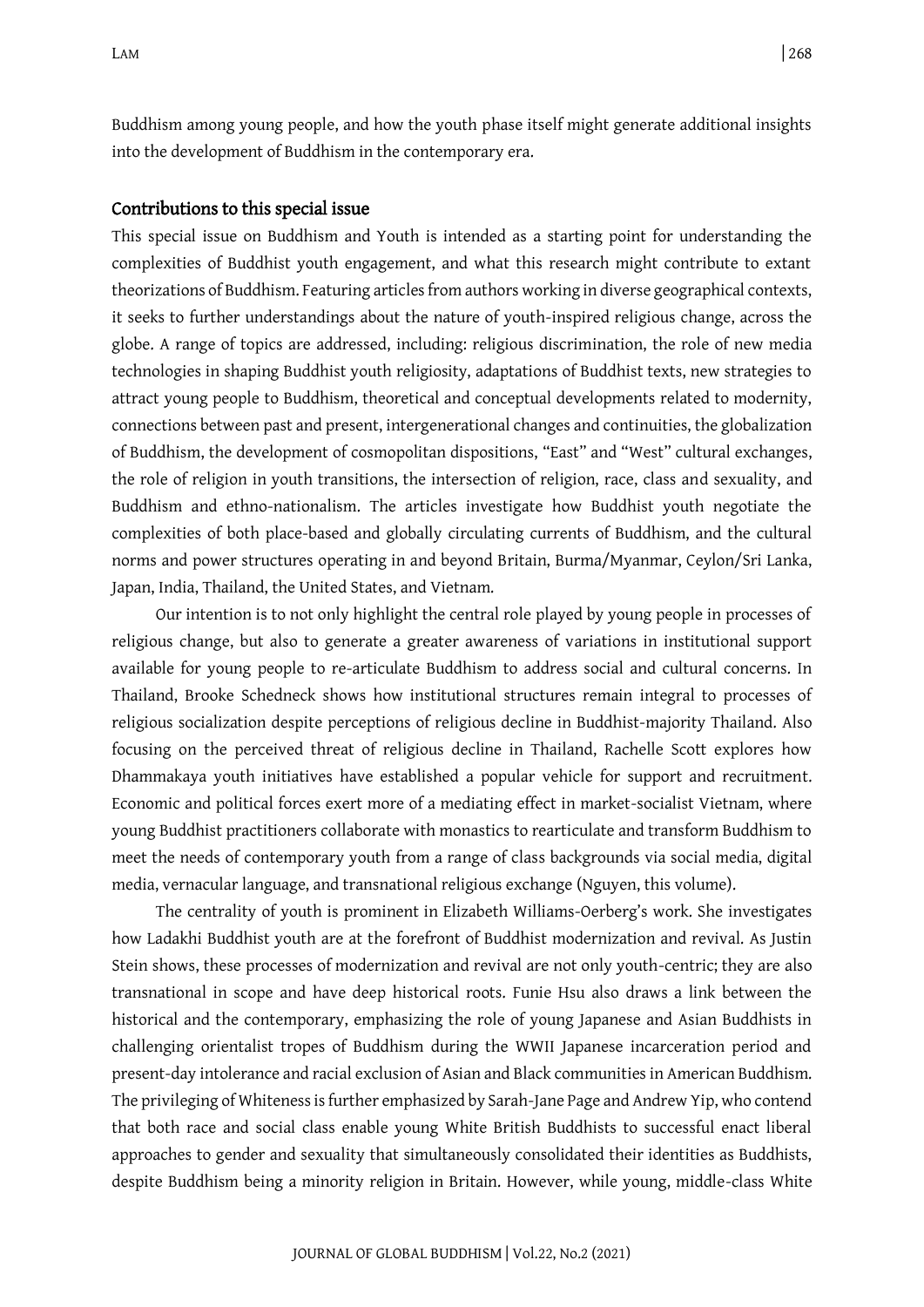convert Buddhist practitioners in Britain are able to enact a form of Buddhism that is compatible with their racial and class backgrounds, there is little, if any indication that their perspectives and practices of religion are endorsed by parents and religious institutions (Page and Yip, this volume). This does not necessarily mean that British Buddhist youth are heard less frequently by elders and religious institutions, compared to young Buddhists in Thailand and Vietnam. Although monastics in Thailand may be altering the content and form of religious messaging to better attract and retain the interest of Thai youth, it is unclear whether, and to what extent young people may be shaping these messages, and whether the imperatives of Thai religious institutions (pertaining to ethno-religious nation building, for example) adequately reflect the priorities of contemporary Thai youth from a range of class backgrounds. In contexts where religious institutions may be significantly more powerful and better resourced (with financial support from parents, community groups and state actors) than young people, it is vital to find new ways to listen out for, and hear, the voices of young people.

What do these findings suggest in relation to Buddhist modernization/postmodernization/ globalization and other theses of religious change? Some preliminary observations can be made. Traditional elements remain prominent in youthful rearticulations of religiosity, with religious elites retaining power and influence, particularly in Buddhist majority countries, and using modern forms of media to convey largely unchanged religious values and teachings in Thailand, Ceylon and Burma. However, more youth-centered, individualized and collaborative negotiations of Buddhism can be witnessed in other contexts such as America, Britain, India and Vietnam, where Buddhism is taking new forms that de-emphasize traditional rituals, dogma and "superstitious" elements. Globally circulating religious teachings, digital technologies and cosmopolitan outlooks inform youthful negotiations of religiosity, however the way these are negotiated take on a local flavor.<sup>3</sup> It may be more apt, at this stage, to consider youthful developments in Buddhism in terms of hybridity, splintering and multi-directionality, as suggested by "postmodern" accounts of Buddhism. Both sacred and secular forces also collide in the worlds of Buddhist youth globally, and young people and religious institutions continue to find ways to resist colonialism and racial and religious exclusion now and in the past, lending support to "post-secular" and "post-colonial" theories of Buddhism.

Both now and in the past, young people, parents, and religious and other institutions and authorities have been preoccupied with the challenge of transforming and transmitting religion to the younger generation. Whether historically or in the present day, it appears that young people are prominent "defenders" and "innovators" of Buddhism in the face of racism, waning interest in religion, and social and political upheaval. But young people are not alone in their efforts to refashion Buddhism to meet contemporary concerns, either working with allied individuals and institutions, or being on the receiving end of "youthful" religious messaging from powerful religious elites, particularly in Buddhist majority countries. This volume demonstrates that young people and youthful "allies" are central to understanding the nature of changes to religious messaging and

<sup>3</sup> See Baumann and Prebish (2002) and Rocha (2006) for further discussions about the local transformation of "global" Buddhism.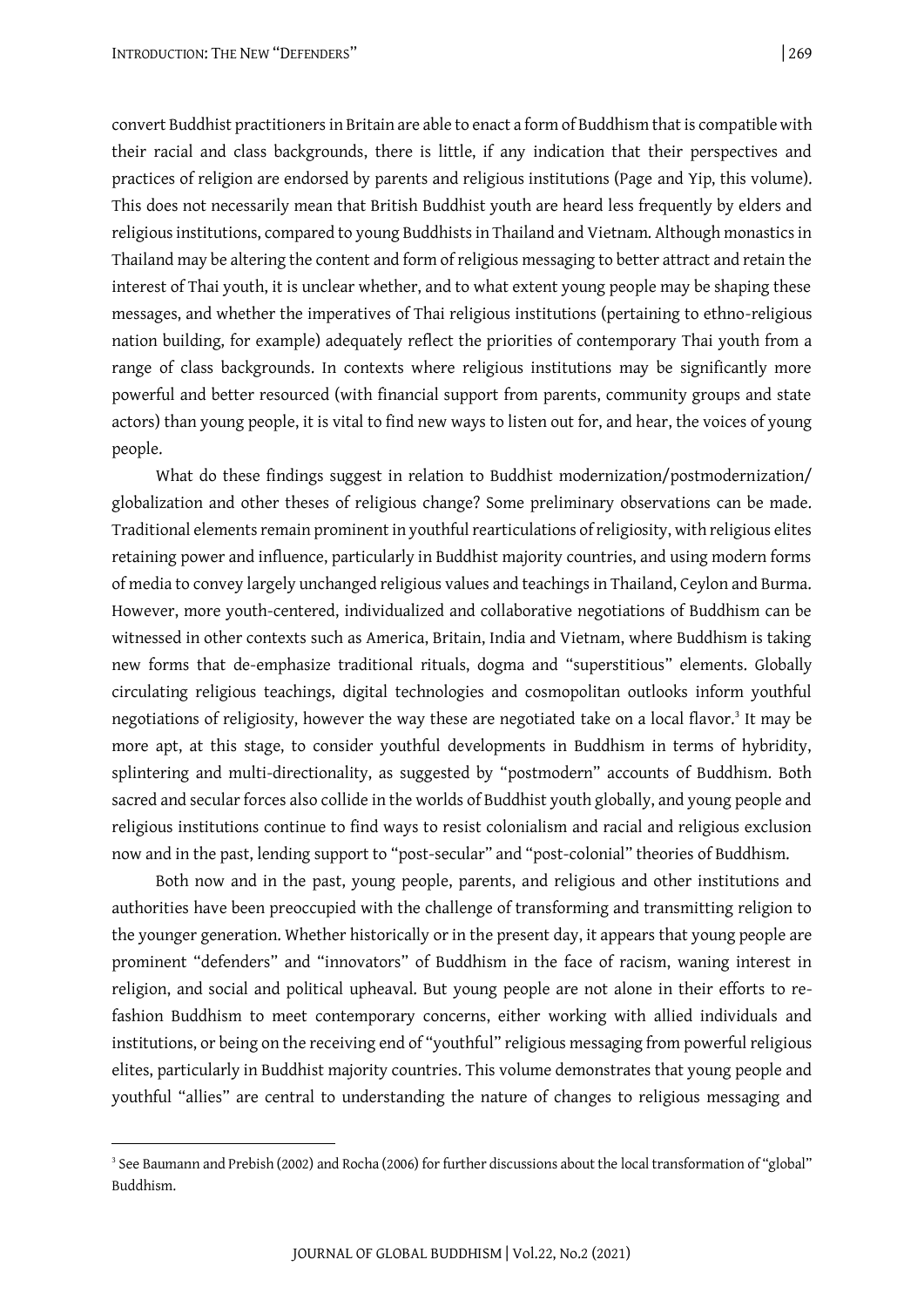practice in the contemporary Buddhist landscape, and processes of revitalization, modernization and transformation, both in historical and contemporary contexts.

#### Corresponding author:

Kim Lam Postdoctoral Associate Research Fellow Alfred Deakin Institute for Citizenship and Globalisation Deakin University [kim.lam@deakin.edu.au](mailto:kim.lam@deakin.edu.au)

## References

- Amarasingam, Amarnath. 2008. "Religion and Ethnicity among Sri Lankan Tamil Youth in Ontario." *Canadian Ethnic Studies* 40 (2): 149–169.
- Baumann, Martin. 2001. "Global Buddhism: Developmental Periods, Regional Histories, and a New Analytical Perspective." *Journal of Global Buddhism* 2 (2001): 1–43.
- Baumann, Martin, and Prebish, Charles S., eds. 2002. *Westward Dharma: Buddhism Beyond Asia*. London, England: University of California Press.
- Bechert, Heinz. 1966. *Buddhismus, Staat und Gesellschaft in den Ländern des Theravada-Buddhismus*. Vol 1. Frankfurt and Berlin: Alfred Metzner.
- Berkwitz, Stephen C. 2006. *Buddhism in World Cultures: Comparative Perspectives*. Santa Barbara, CA: ABC-CLIO.
- Beyer, Peter. 2013. "Growing up Canadian: Systemic and Lived Religion." In *Growing up Canadian: Muslims, Hindus, Buddhists*, Rubina Ramji and Peter Beyer, eds.: 3–20. Montreal; Kingston: McGill-Queen's University Press.
- Beyer, Peter and Ramji, Rubina, eds. 2014. *Growing up Canadian: Muslims, Hindus, Buddhists*. McGill-Queen's University Press.
- Bruce, Steve. 2011. *Secularisation: in Defense of an Unfashionable Theory.* Chapel Hill: Oxford University Press.
- Crockett, Alasdair and Voas, David. 2006. "Generations of Decline: Religious Change in 20<sup>th</sup>-Century Britain." *Journal for the Scientific Study of Religion* 45 (4): 567–584.
- Drissel, David. 2008. "Digitizing Dharma: Computer-Mediated Mobilizations of Tibetan Buddhist Youth." *The International Journal of Diversity in Organisations, Communities and Nations* 8 (5): 79– 91.

Eisenstadt, Shmuel. 2002. *Multiple Modernities*. New Brunswick: Transaction.

Furlong, Andy and Cartmel, Fred. 2007. *Young People and Social Change: New Perspectives*. 2<sup>nd</sup> ed., Berkshire, England: Open University Press.

Gleig, Ann. 2014. "Dharma Diversity and Deep Inclusivity at the East Bay Meditation Center: From Buddhist Modernism to Buddhist Postmodernism?" *Contemporary Buddhism* 15 (2): 312–331.

Gleig, Ann. 2019. *American Buddhism after Modernity*. Newhaven; London: Yale University Press.

Halafoff, Anna, Garrod, Jayne, and Gobey, Laura. 2018. *Women and Ultramodern Buddhism in Australia*. *Religions* 9 (5): 1–16.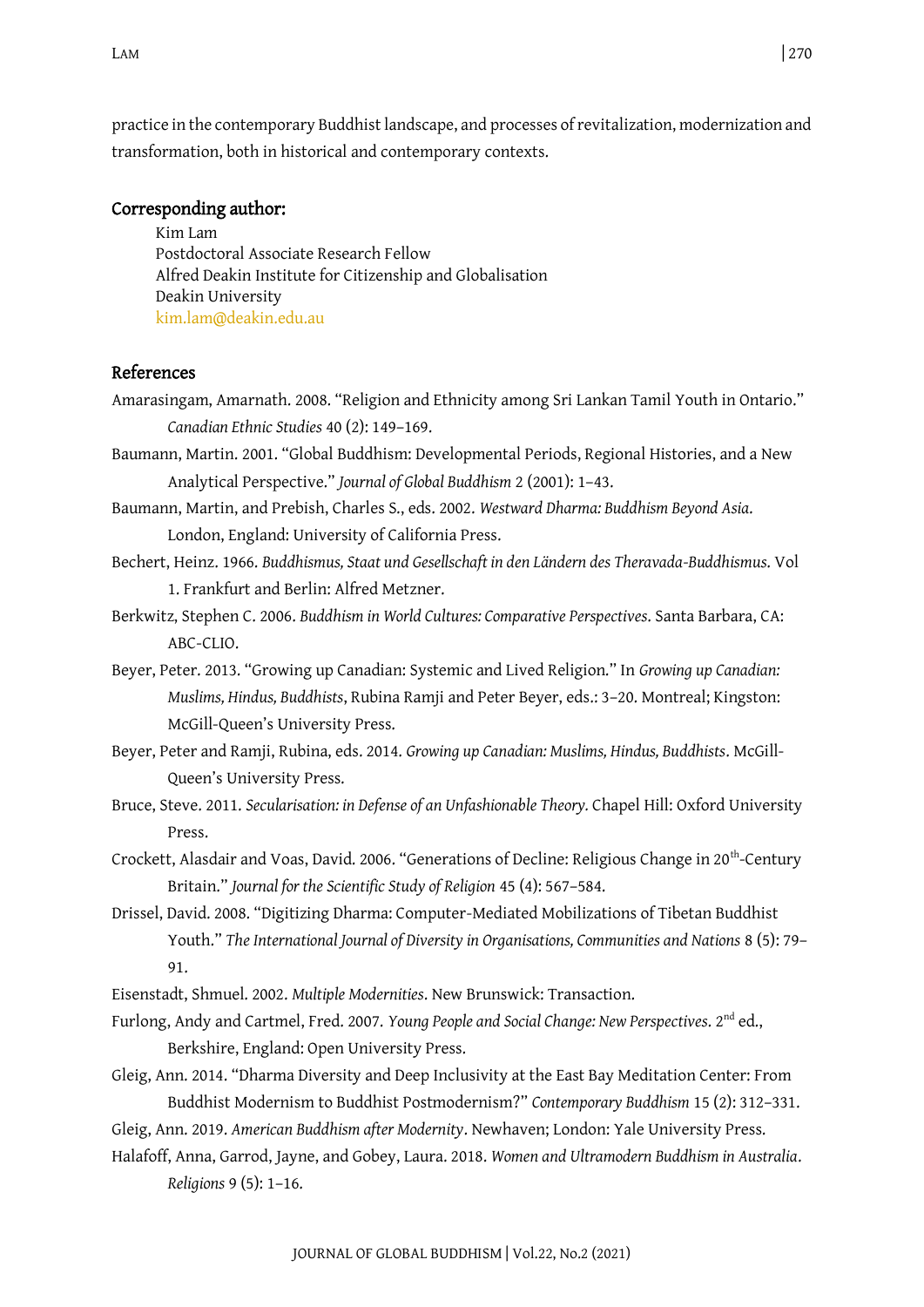- Han, Chenxing. 2017. "Diverse Practices and Flexible Beliefs among Young Adult Asian American Buddhists." *Journal of Global Buddhism* 18: 1–24.
- Han, Chenxing. 2019. "Contesting 'Conversion' and 'Reversion' among Young Adult Asian American Buddhists." *Religions* 10 (4): 261–278.
- Harris, Anita and Lam, Kim. 2019. "Youth participation in 'Post-Secular' Times: Young Muslim and Buddhist practitioners as Religious Citizens." *The British Journal of Sociology*, 70 (2): 627–646.
- Hemming, Peter J. and Madge, Nicola. 2012. "Researching Children, Youth and Religion: Identity, Complexity and Agency." *Childhood* 19 (1): 38–51.
- Hickey, Wakoh S. 2010. "Two Buddhisms, Three Buddhisms, and Racism." *Journal of Global Buddhism* 11: 1–25.
- Kurien, Prema. 2005. "Being Young, Brown and Hindu: The Identity Struggles of Second Generation Indian Americans." *Journal of Contemporary Ethnography* 34 (4): 434–469.
- Kuusisto, Arniika. 2009. "Social Networks and Identity Negotiations of Religious Minority Youth in Diverse Social Contexts." *Ethnic and Racial Studies* 33 (5): 779–796.
- Lam, Kim. 2018. "Self-Work and Social Change: Disindividualised Participation Amongst Young Australian Buddhist Practitioners." *Journal of Youth Studies* 21 (7): 853–868.
- Lam, Kim. 2019. "Young Buddhists and the Cosmopolitan Irony of Belonging in Multicultural Australia." *Journal of Intercultural Studies* 40 (6): 720–735.
- Lopez, Donald S. 1995. *Curators of Buddhism: The Study of Buddhism Under Colonialism*. Chicago, University of Chicago Press.
- Lopez, Donald S. 2002. *A Modern Buddhist bible: essential readings from East and West*. Boston: Beacon.
- Loundon, Sumi. 2001. *Blue Jean Buddha: Voices of Young Buddhists*. Boston: Wisdom Publications.
- Martel-Reny, Marie P. and Beyer, Peter. 2013. "Fluid Boundaries of a Tolerant Religion: Buddhist Women." In *Growing up Canadian: Muslims, Hindus, Buddhists,* Rubina Ramji and Peter Beyer, eds.: 213–234. Montreal; Kingston: McGill-Queen's University Press.
- McLellan, Janet. 2008. "Themes and Issues in the Study of North American Buddhists and Buddhism." In *North American Buddhists in Social Contexts,* Paul D. Numrich ed.: 19–50. Leiden and Boston: Koninklijke Brill NV.
- McMahan, David. 2004. "Modernity and the Early Discourse of Scientific Buddhism." *Journal of the American Academy of Religion* 72 (4): 897–933.
- McMahan, David. 2008. *The Making of Buddhist Modernism*. New York: Oxford University Press.
- McMahan, David. 2012. *Buddhism in the Modern World*. Oxon: Routledge.
- McMahan, David and Braun, Erik. 2018. *Meditation, Buddhism, and Science*. New York: Oxford University Press.
- Mitchell, Scott and Quli, Natalie. 2015. *Buddhism Beyond Borders: New Perspectives on Buddhism in the United States*. Albany: State University of New York Press.
- Page, Sarah J. and Yip, Andrew K. T. 2017. *Understanding Young Buddhists: Living out Ethical Journeys*. Leiden & Boston: Koninklijke Brill NV.
- Phra Thanissaro N. 2014. "Almost a Proper Buddhist: The Post-Secular Complexity of Heritage Buddhist Teen Identity in Britain." *Journal of Global Buddhism* 15 (2014): 1–14.